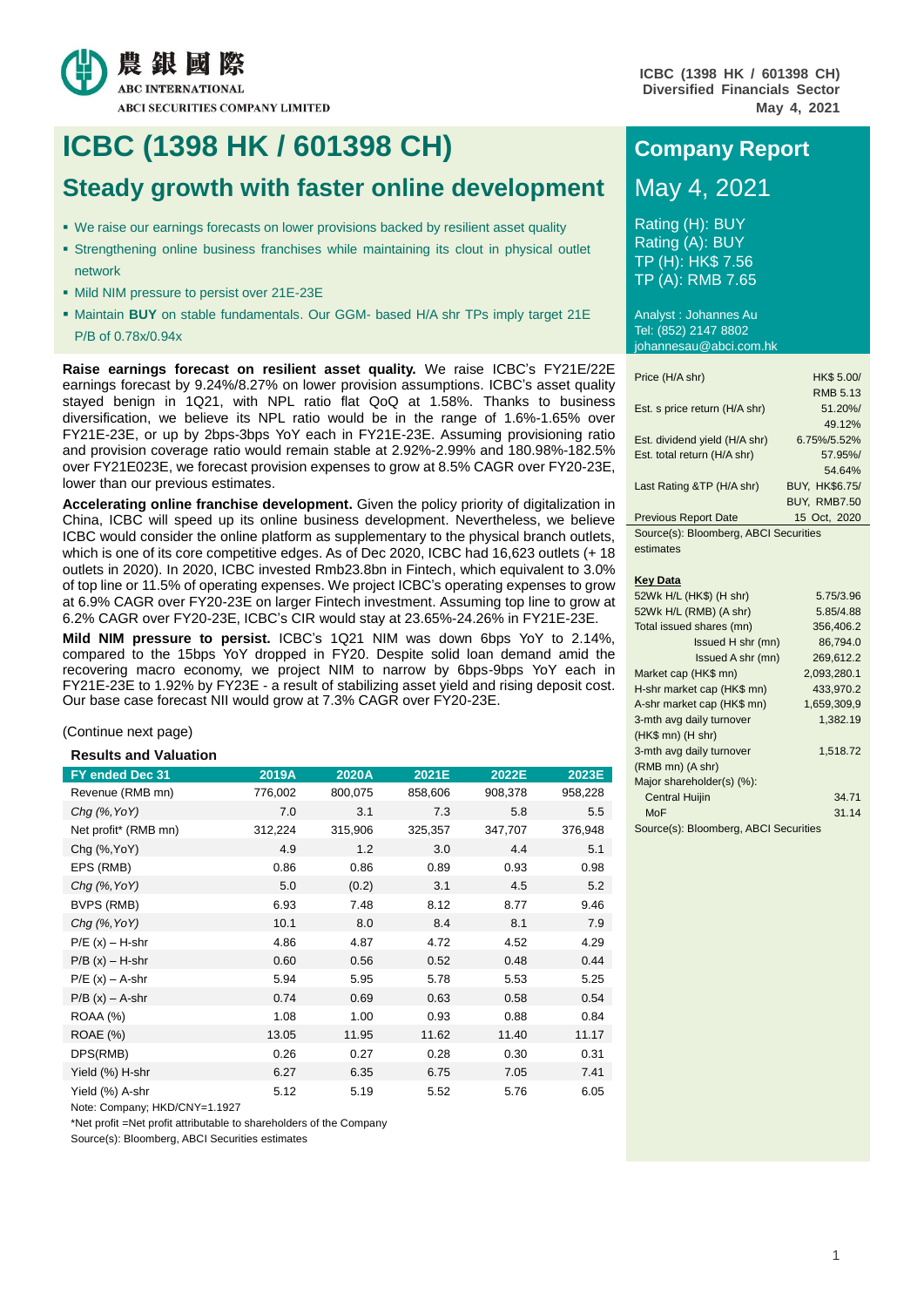

**Maintain BUY on stable fundamentals.** High business diversification would support ICBC's fundamentals and a net profit CAGR of 4.2% over FY20-23E. We revise up our H/A TPs by 12.0% and 2.0% to HK\$7.56 and RMB 7.65 by rolling over our calculation to mid-22 BVPS and higher sustainable ROAE assumption. The TP implies 0.78x/0.94x target 21E P/B. ICBC's H/A shr are currently trading at 0.52x/0.63x 21E P/B. Maintain **BUY**.

**Risk Factors:** 1) Radical change in business environment induced by heavy-handed supervision and policies; 2) Increasing competition from non-bank financial institutions; 3) Sharp deterioration in asset quality in specific regions; 4) Policy risk in new and fast-growing businesses; 5) Prolonged COVID-19 pandemic; 6) Top line growth may not be able to justify Fintech investment.

## **Exhibit 1: 1Q21 results summary**

| (RMB mn)                            | <b>1Q21</b> | <b>1Q20</b>   | <b>YoY</b> (%) |
|-------------------------------------|-------------|---------------|----------------|
| Net interest income                 | 166,601     | 160,954       | 3.51           |
| Net fee and commission              | 41,164      | 40,616        | 1.35           |
| Operating income                    | 214,120     | 206,187       | 3.85           |
| Operating expenses                  | (43, 457)   | (39, 979)     | 8.70           |
| Impairment losses                   | (62, 862)   | (59, 492)     | 5.66           |
| Profit before tax                   | 108,420     | 107,120       | 1.21           |
| Income tax expenses                 | (22, 123)   | (22, 107)     | 0.07           |
| Net profit                          | 85,730      | 84,494        | 1.46           |
| Key indicators (%)                  |             |               | $AVE$ (ppt)    |
| Net interest margin                 | 2.14        | 2.20          | (0.06)         |
| Cost to income ratio                | 19.28       | 18.38         | 0.90           |
| Return on average assets            | 1.02        | 1.09          | (0.07)         |
| Return on average equity            | 12.65       | 13.44         | (0.79)         |
|                                     | $Mar-21$    | <b>Dec-20</b> | QoQ (ppt)      |
| CT <sub>1</sub> CAR                 | 13.29       | 13.18         | 0.11           |
| <b>Total CAR</b>                    | 17.01       | 16.88         | 0.13           |
| <b>NPL</b> ratio                    | 1.58        | 1.58          |                |
| Provision to total loans            | 2.89        | 2.85          | 0.04           |
| Provision coverage                  | 183.22      | 180.68        | 2.54           |
| Source(s): Company, ABCI Securities |             |               |                |

## **Exhibit 2: Changes in 2021E and 2022E forecasts**

| (RMB mn)            | 2021E      | 2021E      | change  | (RMB mn)                | 2022E      | 2022E      | change  |
|---------------------|------------|------------|---------|-------------------------|------------|------------|---------|
|                     | (old)      | (new)      | (%)     |                         | (old)      | (new)      | (%)     |
| Net interest income | 687,953    | 704,670    | 2.43    | Net interest income     | 717,709    | 751,959    | 4.77    |
| Net fee and         | 168,297    | 133,839    | (20.47) | Net fee and             | 176,712    | 137,185    | (22.37) |
| commission          |            |            |         | commission              |            |            |         |
| Operating income    | 865,617    | 858,606    | (0.81)  | Operating income        | 902,188    | 908,378    | 0.69    |
| Operating           | (206, 187) | (220, 042) | 6.72    | Operating expenses      | (218, 369) | (234, 579) | 7.42    |
| expenses            |            |            |         |                         |            |            |         |
| Impairment losses   | (270, 977) | (230, 549) | (14.92) | Impairment losses       | (275, 578) | (247, 401) | (10.22) |
| Profit before tax   | 373,989    | 409,254    | 9.43    | Profit before tax       | 394,030    | 427,574    | 8.51    |
| Income tax          | (74, 798)  | (81, 851)  | 9.43    | Income tax expenses     | (78, 806)  | (85, 515)  | 8.51    |
| expenses            |            |            |         |                         |            |            |         |
| Net profit          | 297,828    | 325,357    | 9.24    | Net profit attributable | 313,752    | 339,707    | 8.27    |
| attributable to     |            |            |         | to equity holders       |            |            |         |
| equity holders      |            |            |         |                         |            |            |         |
|                     |            |            |         |                         |            |            |         |
| Key indicators      |            |            | change  | Key indicators (%)      |            |            | change  |
| (%)                 |            |            | (ppt)   |                         |            |            | (ppt)   |
| Net interest margin | 1.87       | 2.06       | 0.19    | Net interest margin     | 1.71       | 1.98       | 0.27    |
| Net interest spread | 1.66       | 1.83       | 0.17    | Net interest spread     | 1.51       | 1.76       | 0.25    |
| CIR                 | 23.82      | 23.65      | (0.17)  | Cost to income ratio    | 24.20      | 23.89      | (0.31)  |
| <b>ROAA</b>         | 0.79       | 0.93       | 0.14    | Return on average       | 0.73       | 0.88       | 0.15    |
|                     |            |            |         | assets                  |            |            |         |
| <b>ROAE</b>         | 9.99       | 11.62      | 1.63    | Return on average       | 9.80       | 11.40      | 1.60    |
|                     |            |            |         | equity                  |            |            |         |
| Dividend payout     | 30.00      | 31.00      | 1.00    | Dividend payout         | 30.00      | 31.00      | 1.00    |
| CT1 CAR             | 11.47      | 13.27      | 1.80    | CT1 CAR                 | 10.82      | 13.03      | 2.21    |
| Total CAR           | 14.51      | 16.87      | 2.36    | Total CAR               | 13.59      | 16.51      | 2.92    |
| NPL ratio           | 1.60       | 1.60       |         | <b>NPL</b> ratio        | 1.65       | 1.63       | (0.02)  |
| Provision to total  | 3.09       | 2.92       | (0.17)  | Provision to total      | 3.20       | 2.95       | (0.25)  |
| loans               |            |            |         | loans                   |            |            |         |
| Provision coverage  | 193.13     | 182.50     | (10.63) | Provision coverage      | 193.94     | 180.98     | (12.96) |
| ratio               |            |            |         |                         |            |            |         |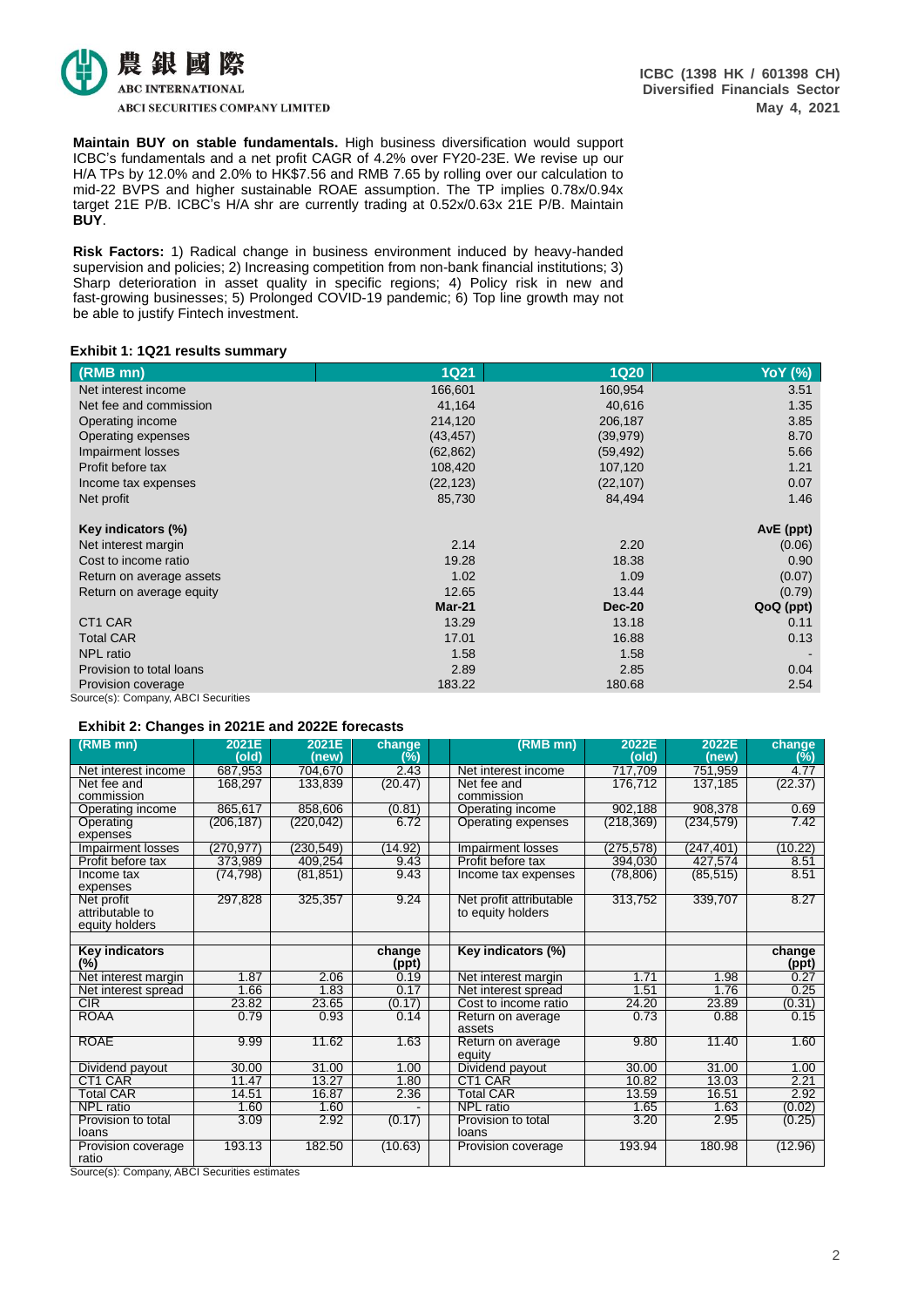

**ICBC (1398 HK / 601398 CH) Diversified Financials Sector May 4, 2021**

# **Exhibit 3: Changes of GGM assumptions**

|                                     |       | H-shr |      | A-shr |                                             |
|-------------------------------------|-------|-------|------|-------|---------------------------------------------|
|                                     | old   | new   | old  | new   | <b>Reason</b>                               |
| TP (HKD/RMB)                        | 6.75  | 7.56  | 7.50 | 7.65  | Roll over to mid-2022 BVPS                  |
| Sustainable ROE (%)                 | 9.56  | 10.01 | 9.56 | 10.01 | Better earnings on lower provision expenses |
| COE(%)                              | 11.17 | 11.68 | 9.91 | 10.53 |                                             |
| Target 21E $P/B(x)$                 | 0.74  | 0.78  | 0.93 | 0.94  |                                             |
|                                     |       |       |      |       |                                             |
| Rfr (%)                             | 3.16  | 3.23  | 3.16 | 3.23  | With reference to China 10Y government bond |
| <b>Beta</b>                         | 0.89  | 0.96  | 0.75 | 0.83  | With reference to Bloomberg data            |
| ERP (%)                             | 9.00  | 8.80  | 9.00 | 8.80  | Lower risk premium on recovering macro      |
|                                     |       |       |      |       | environment in China                        |
| $LT$ gr $(\%)$<br>.<br>$\sim$ $  -$ | 5.00  | 5.00  | 5.00 | 5.00  |                                             |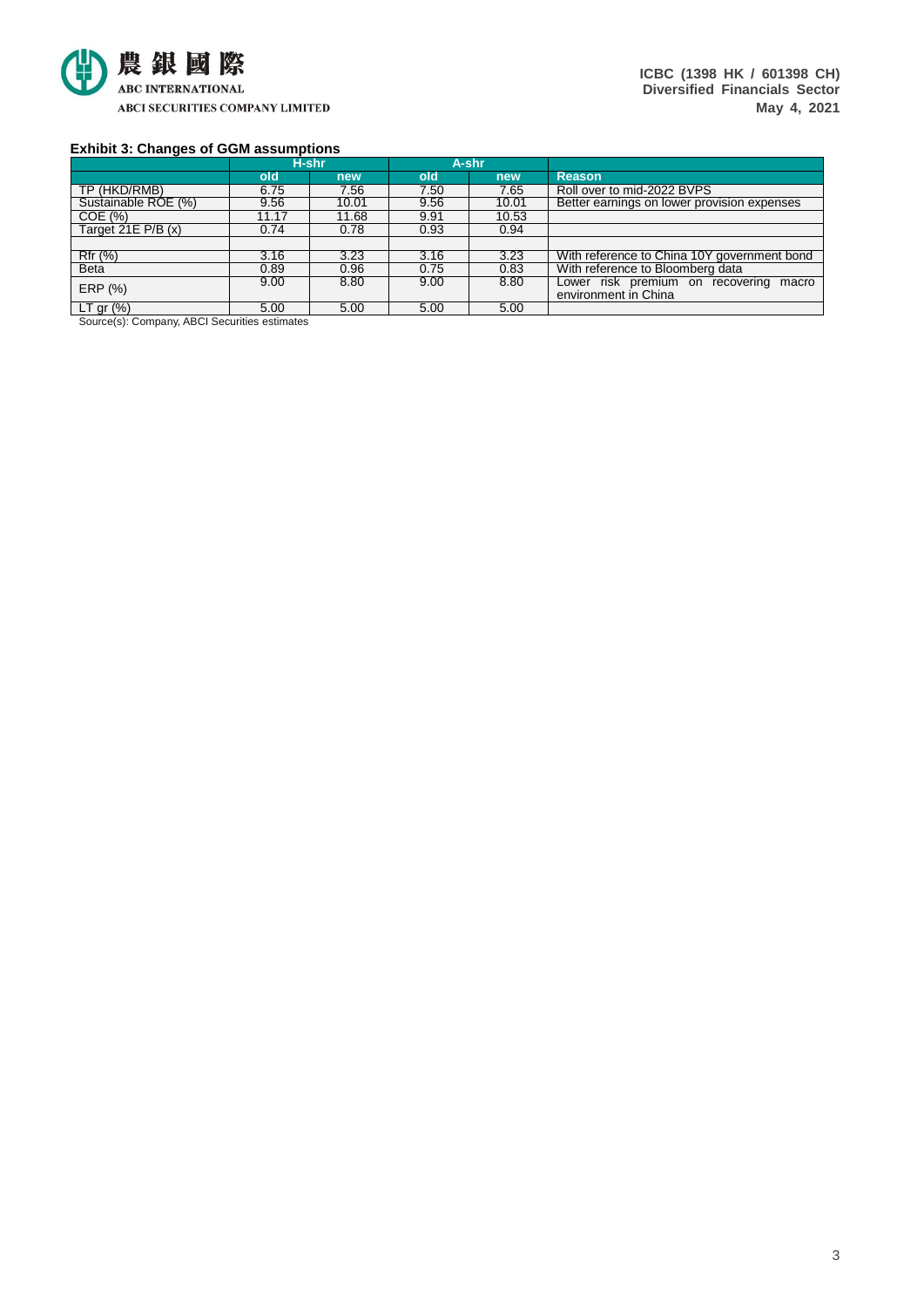

**ICBC (1398 HK / 601398 CH) Diversified Financials Sector May 4, 2021**

# **Financial statements**

# **Consolidated income statement**

| FY Ended Dec 31 (RMB mn)                            | 2019A      | 2020A      | 2021E      | 2022E      | 2023E      |
|-----------------------------------------------------|------------|------------|------------|------------|------------|
| Net interest income                                 | 632,217    | 646,765    | 704,670    | 751,959    | 798,718    |
| Non-interest income                                 | 143,785    | 153,310    | 153,936    | 156,419    | 159,509    |
| Of which: Fees and commissions                      | 130,573    | 131,215    | 133,839    | 137,185    | 140,615    |
| <b>Operating income</b>                             | 776,002    | 800,075    | 858,606    | 908,378    | 958,228    |
| Operating expenses                                  | (192, 171) | (190, 289) | (203, 094) | (217, 038) | (232, 494) |
| Amortization                                        | (15,605)   | (16, 296)  | (16, 948)  | (17, 541)  | (18, 418)  |
| Pre-provision operating profit                      | 568,226    | 593,490    | 638,564    | 673,799    | 707,316    |
| Impairment loans losses                             | (178, 957) | (202, 668) | (230, 549) | (247, 401) | (258, 867) |
| <b>Operating profit</b>                             | 389,269    | 390,822    | 408,015    | 426,398    | 448,449    |
| Non-operating income                                | 2,520      | 1,304      | 1,239      | 1,177      | 1,118      |
| <b>Profit before tax</b>                            | 391,789    | 392,126    | 409,254    | 427,574    | 449,567    |
| Tax                                                 | (78, 428)  | (74, 441)  | (81, 851)  | (85, 515)  | (89, 913)  |
| Minority interests                                  | (1, 137)   | (1,779)    | (2,046)    | (2,353)    | (2,706)    |
| Net profit attributable to equity holders           | 312,224    | 315,906    | 325,357    | 339,707    | 356,948    |
| Preference share dividend                           | 4,525      | 8,839      | 8,839      | 8,839      | 8,839      |
| Net profit attributable to ordinary<br>shareholders | 307,699    | 307,067    | 316,518    | 330,868    | 348,109    |
| Growth (%)                                          |            |            |            |            |            |
| Net interest income                                 | 10.4       | 2.3        | 9.0        | 6.7        | 6.2        |
| Non-interest income                                 | (5.8)      | 6.6        | 0.4        | 1.6        | 2.0        |
| Of which: Fees and commissions                      | (10.1)     | 0.5        | 2.0        | 2.5        | 2.5        |
| <b>Operating income</b>                             | 7.0        | 3.1        | 7.3        | 5.8        | 5.5        |
| Operating expenses                                  | 7.7        | (1.0)      | 6.7        | 6.9        | 7.1        |
| Amortization                                        | (0.9)      | 4.4        | 4.0        | 3.5        | 5.0        |
| Pre-provision operating profit                      | 7.0        | 4.4        | 7.6        | 5.5        | 5.0        |
| Impairment loans losses                             | 10.7       | 13.2       | 13.8       | 7.3        | 4.6        |
| <b>Operating profit</b>                             | 5.4        | 0.4        | 4.4        | 4.5        | 5.2        |
| Non-operating income                                | (18.4)     | (48.3)     | (5.0)      | (5.0)      | (5.0)      |
| <b>Profit before tax</b>                            | 5.2        | 0.1        | 4.4        | 4.5        | 5.1        |
| Tax                                                 | 6.4        | (5.1)      | 10.0       | 4.5        | 5.1        |
| Minority interests                                  | 8.6        | 56.5       | 15.0       | 15.0       | 15.0       |
| Net profit attributable to equity holders           | 4.9        | 1.2        | 3.0        | 4.4        | 5.1        |
| Preference share dividend                           | 0.4        | 95.3       | 0.0        | 0.0        | 0.0        |
| Net profit attributable to ordinary                 | 5.0        | (0.2)      | 3.1        | 4.5        | 5.2        |
| shareholders                                        |            |            |            |            |            |
|                                                     |            |            |            |            |            |
| Per share (RMB)                                     |            |            |            |            |            |
| <b>EPS</b>                                          | 0.86       | 0.86       | 0.89       | 0.93       | 0.98       |
| <b>BVPS</b>                                         | 6.93       | 7.48       | 8.12       | 8.77       | 9.46       |
| <b>DPS</b>                                          | 0.26       | 0.27       | 0.28       | 0.30       | 0.31       |
|                                                     |            |            |            |            |            |
| Key ratio (%)                                       |            |            |            |            |            |
| Net interest margin                                 | 2.30       | 2.15       | 2.06       | 1.98       | 1.92       |
| Net interest spread                                 | 2.12       | 1.97       | 1.83       | 1.76       | 1.69       |
| Cost to income ratio                                | 25.79      | 24.76      | 23.65      | 23.89      | 24.26      |
| Return on average assets                            | 1.08       | 1.00       | 0.93       | 0.88       | 0.84       |
| Return on average equity                            | 13.05      | 11.95      | 11.62      | 11.40      | 11.17      |
| Effective tax rate                                  | 20.02      | 18.98      | 20.00      | 20.00      | 20.00      |
| Dividend payout                                     | 30.44      | 30.87      | 31.00      | 31.00      | 31.00      |

Note: Individual items may not sum to total due to rounding difference

Key ratios and figures may not match with financial reports due to adjustment and reclassification for comparison consistency among individual equities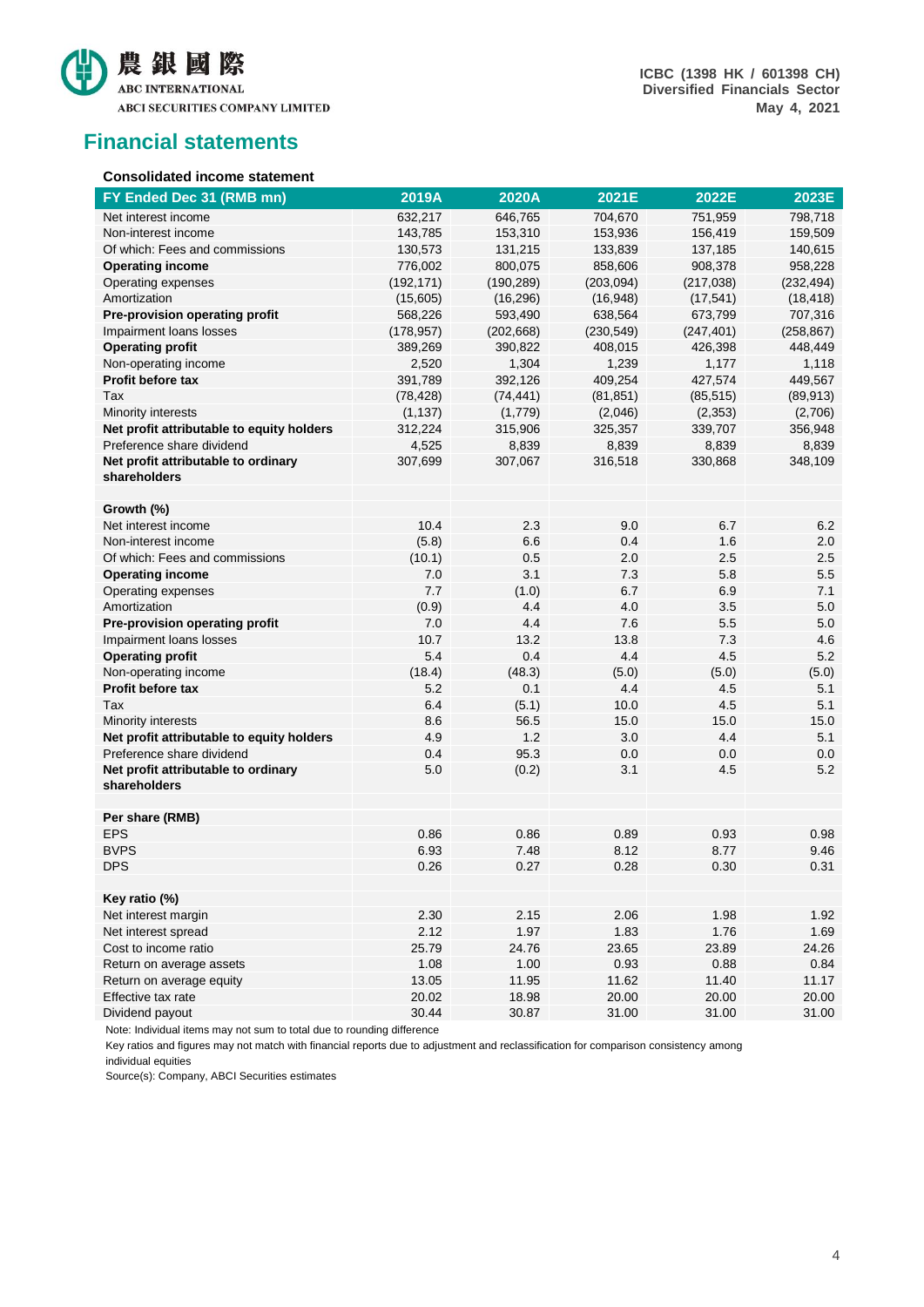

ABCI SECURITIES COMPANY LIMITED

# **ICBC (1398 HK / 601398 CH) Diversified Financials Sector May 4, 2021**

| <b>Consolidated balance sheet</b>         |            |            |            |            |            |
|-------------------------------------------|------------|------------|------------|------------|------------|
| As of Dec 31 (RMB mn)                     | 2019A      | 2020A      | 2021E      | 2022E      | 2023E      |
| Cash & equivalent                         | 3,317,916  | 3,537,795  | 3,714,685  | 3,900,419  | 4,095,440  |
| Interbank assets                          | 1,887,554  | 1,821,185  | 1,816,137  | 1,832,128  | 1,860,659  |
| Investment securities                     | 7,647,117  | 8,591,139  | 9,793,898  | 11,116,075 | 12,561,164 |
| Net loans and advances                    | 16,326,552 | 18,136,328 | 19,976,177 | 21,918,512 | 23,948,075 |
| <b>Total interest earning assets</b>      | 29,179,139 | 32,086,447 | 35,300,897 | 38,767,134 | 42,465,339 |
| Property and equipment                    | 286,561    | 286,279    | 289,142    | 292,033    | 294,954    |
| Other non-interest earning assets         | 643,736    | 972,332    | 1,158,673  | 1,359,190  | 1,569,618  |
| <b>Total assets</b>                       | 30,109,436 | 33,345,058 | 36,748,711 | 40,418,357 | 44,329,910 |
| <b>Customer deposits</b>                  | 22,977,655 | 25,134,726 | 27,443,839 | 29,910,804 | 32,560,243 |
| Interbank liabilities                     | 2,266,573  | 2,784,259  | 3,396,796  | 4,076,155  | 4,809,863  |
| Subordinated debt                         | 742,875    | 798,127    | 861,977    | 930,935    | 1,005,410  |
| <b>Total interest bearing liabilities</b> | 26,223,900 | 28,985,053 | 32,002,706 | 35,252,499 | 38,746,928 |
| <b>Current taxes</b>                      | 96,192     | 89,785     | 91,581     | 93,412     | 95,281     |
| Deferred tax liabilities                  | 1,873      | 2,881      | 3,601      | 4,430      | 5,360      |
| Other liabilities                         | 1,095,468  | 1,357,824  | 1,515,926  | 1,699,465  | 1,867,359  |
| <b>Total liabilities</b>                  | 27,417,433 | 30,435,543 | 33,613,814 | 37,049,806 | 40,714,927 |
| Share capital                             | 562,539    | 582,226    | 582,226    | 582,226    | 582,226    |
| Reserves                                  | 2,113,647  | 2,311,276  | 2,536,498  | 2,769,990  | 3,016,259  |
| <b>Minorities</b>                         | 15,817     | 16,013     | 16,173     | 16,335     | 16,498     |
| Shareholder's equity incl. MI             | 2,692,003  | 2,909,515  | 3,134,897  | 3,368,551  | 3,614,983  |
| Growth (%)                                |            |            |            |            |            |
| Cash & equivalent                         | (1.6)      | 6.6        | 5.0        | 5.0        | 5.0        |
| Interbank assets                          | 11.3       | (3.5)      | (0.3)      | 0.9        | 1.6        |
| Investment securities                     | 13.2       | 12.3       | 14.0       | 13.5       | 13.0       |
| Net loans and advances                    | 6.7        | 11.1       | 10.1       | 9.7        | 9.3        |
| <b>Total interest earning assets</b>      | 7.6        | 10.0       | 10.0       | 9.8        | 9.5        |
| Property and equipment                    | (1.3)      | (0.1)      | 1.0        | 1.0        | 1.0        |
| Other non-interest earning assets         | 131.0      | 51.0       | 19.2       | 17.3       | 15.5       |
| <b>Total assets</b>                       | 8.7        | 10.7       | 10.2       | 10.0       | 9.7        |
| Customer deposits                         | 7.3        | 9.4        | 9.2        | 9.0        | 8.9        |
| Interbank liabilities                     | 24.9       | 22.8       | 22.0       | 20.0       | 18.0       |
| Subordinated debt                         | 20.2       | 7.4        | 8.0        | 8.0        | 8.0        |
| <b>Total interest bearing liabilities</b> | 9.0        | 10.5       | 10.4       | 10.2       | 9.9        |
| <b>Current taxes</b>                      | 13.5       | (6.7)      | 2.0        | 2.0        | 2.0        |
| Deferred tax liabilities                  | 53.9       | 53.8       | 25.0       | 23.0       | 21.0       |
| Other liabilities                         | (9.1)      | 23.9       | 11.6       | 12.1       | 9.9        |
| <b>Total liabilities</b>                  | 8.1        | 11.0       | 10.4       | 10.2       | 9.9        |
| Share capital                             | 27.1       | 3.5        | 0.0        | 0.0        | 0.0        |
| Reserves                                  | 12.0       | 9.4        | 9.7        | 9.2        | 8.9        |
| <b>Minorities</b>                         | 6.3        | $1.2$      | 1.0        | 1.0        | 1.0        |
| Shareholder's equity                      | 14.8       | 8.1        | 7.7        | 7.5        | 7.3        |
| Key ratio (%)                             |            |            |            |            |            |
| CT1 CAR                                   | 13.20      | 13.18      | 13.27      | 13.03      | 12.80      |
| <b>Total CAR</b>                          | 16.77      | 16.88      | 16.87      | 16.51      | 16.19      |
| NPL ratio                                 | 1.43       | 1.58       | 1.60       | 1.63       | 1.65       |
| Provision to total loans                  | 2.86       | 2.85       | 2.92       | 2.95       | 2.99       |
| Provision coverage ratio                  | 199.32     | 180.68     | 182.50     | 180.98     | 181.21     |

Note: Individual items may not sum to total due to rounding difference

Key ratios and figures may not match with financial reports due to adjustment and reclassification for comparison consistency among

individual equities